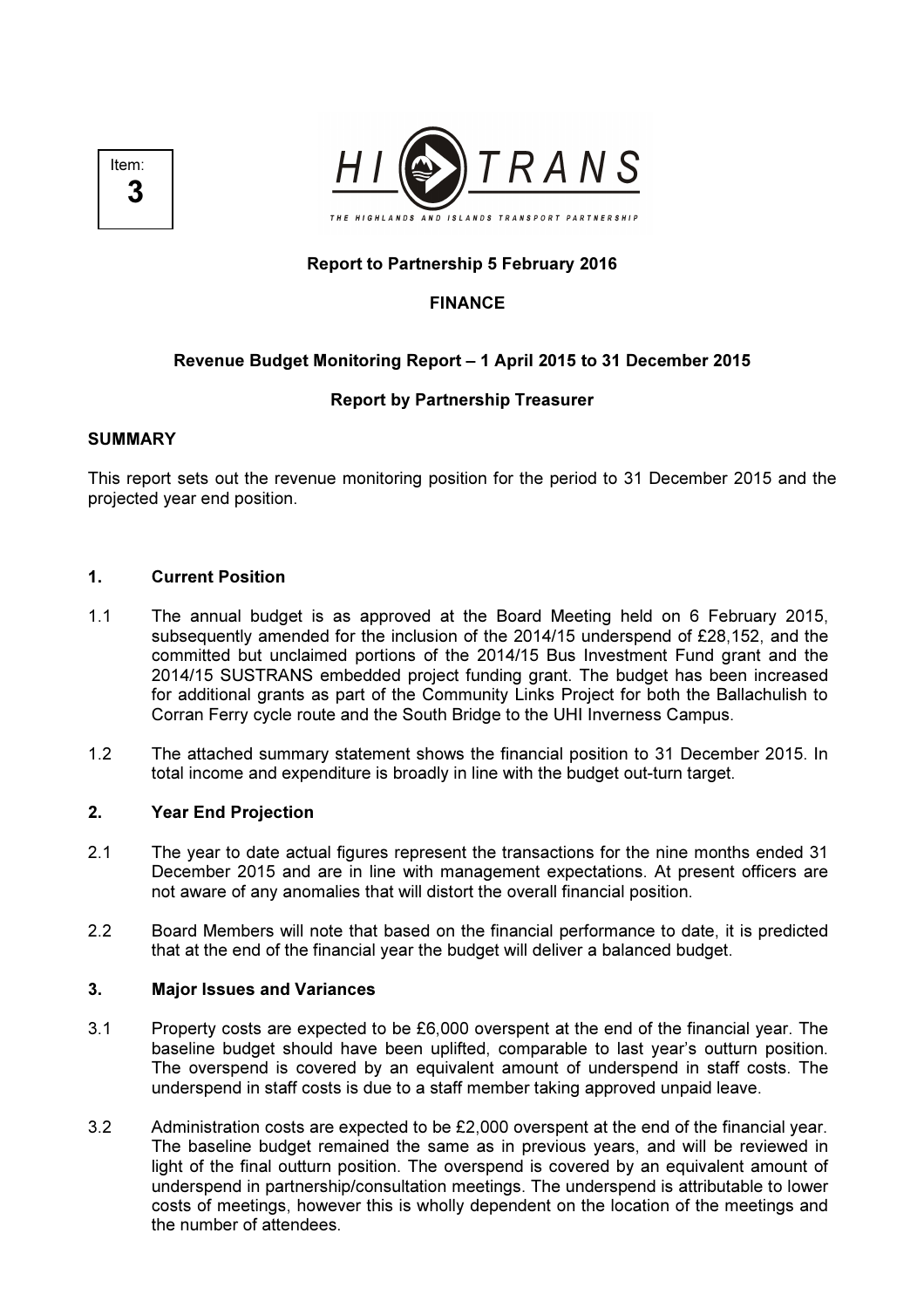- 3.3 Costs associated with the SPARA 2020 European project will be carried forward and recovered through a grant claim to be submitted in 2016. Income received for SPARA 2020 relates to the claim for costs in respect of the preliminary scoping project undertaken by HITRANS.
- 3.4 Included in miscellaneous income are two contributions of £11,733 each from Transport Scotland and Comhairle nan Eilean Siar towards project costs in respect of the Barra/Glasgow flight rotations. The remainder of the income is from Scottish Council for Development and Industry recovering shared meeting rooms and kitchen costs.
- 3.5 There are a number of significant invoices awaited, and also commitments made for research & strategy development and Community Links Projects. These amounts are shown in the "Committed" column in the financial monitoring statement.
- 3.6 Statute requires HITRANS to deliver a balanced budget by the end of the financial year, and based on the financial information to date, this requirement will be fulfilled.

### 4. Recommendation

4.1 Board Members are asked to approve the above information as well as the attached schedule showing the revenue monitoring position for the period to 31 December 2015.

| Report by:          | <b>Mike Mitchell</b>         |
|---------------------|------------------------------|
| <b>Designation:</b> | <b>Partnership Treasurer</b> |
| Date:               | 29 January 2016              |